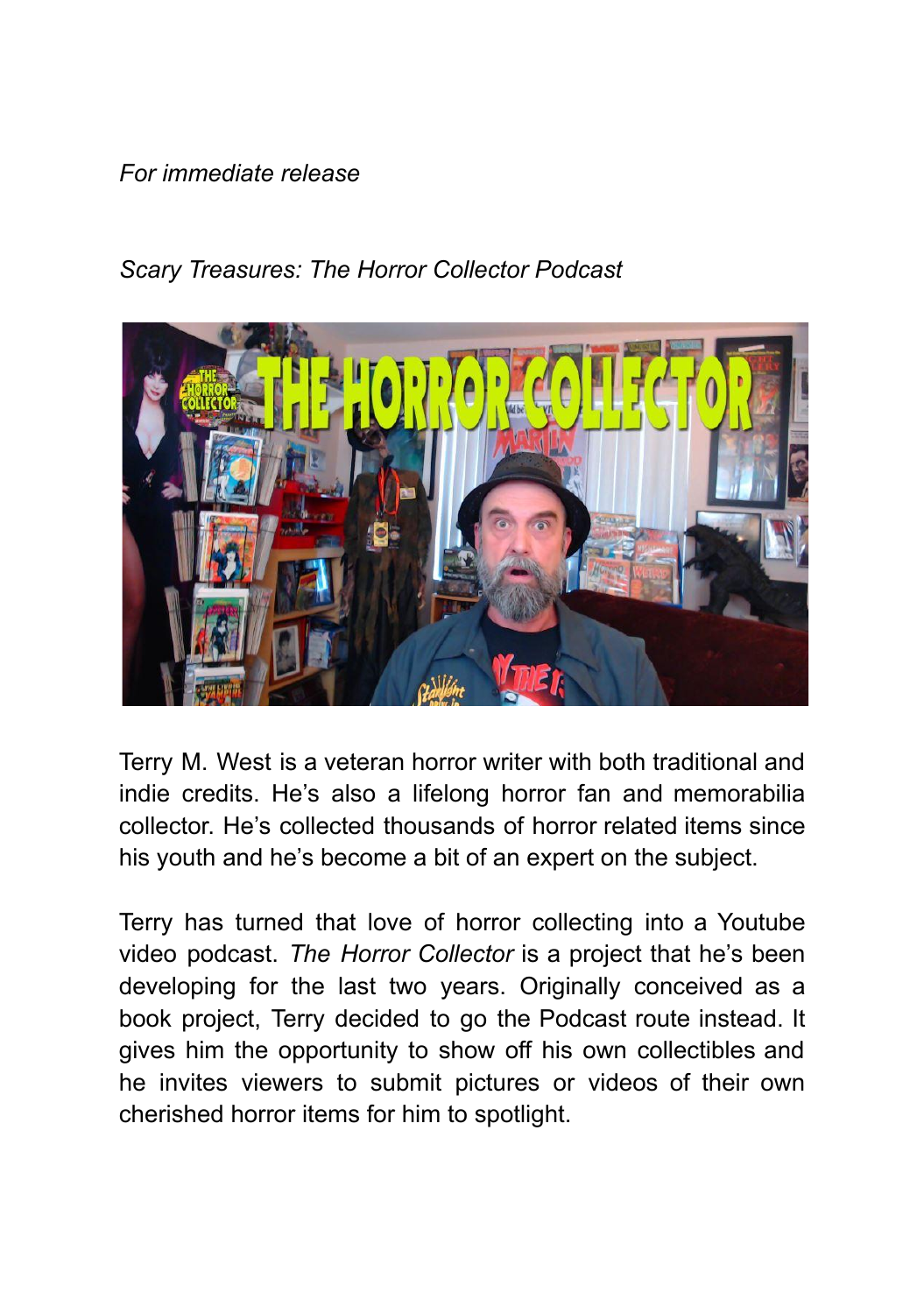

"Collectors love showing off," Terry maintains. "*I* love showing off. My show gives them that opportunity. I add a bit of background info on the items if it's needed and I'm able. If you learn something new or interesting about a certain collectible, all the better."

Terry also gives advice on how to collect, what to look for in an item, what to avoid when buying, and little tricks of the trade.

Broadcasting from Terry's home office in Southern California (which he refers to as his Fortress of Horrortude) and surrounded by his own dark toys, *The Horror Collector* is currently on its third episode.

The show has covered such items as Grindhouse pressbooks, Horrorclix, movie tie-ins, signed Boris Karloff items, Ed Wood movie stills, Aurora monster kits, Funko horror pops, and the latest episode is devoted mostly to the career and collectibles of Elvira, Mistress of the Dark.